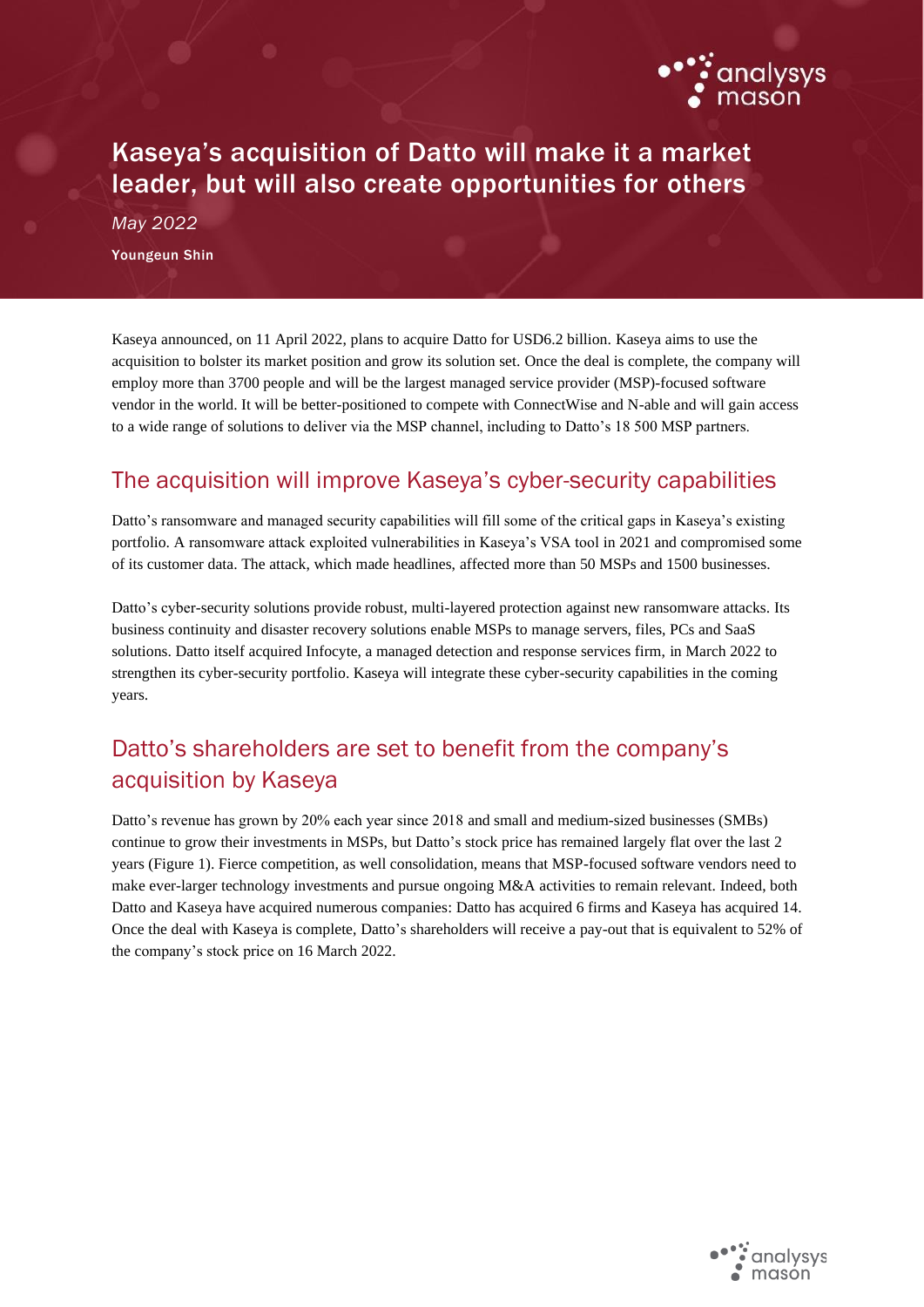

*Figure 1: Revenue and stock price, Datto, 3Q 2020–4Q 2021*

Source: Analysys Mason, 2022

## The Kaseya–Datto merger will help MSPs to meet SMBs' needs in a post-pandemic world

The results of [Analysys Mason's SMB technology survey](https://www.analysysmason.com/research/content/reports/smb-business-survey/) show that SMBs are looking for MSPs' support to enable a hybrid working model. Indeed, SMBs' main technology priorities in 2022 are to support employees who are working remotely and to ensure that all IT can be remotely managed from the cloud. In turn, MSPs are looking to vendor partners for assistance in managing a broader range of services and solutions.

By integrating Datto, Kaseya will be well-positioned to offer a full suite of solutions including professional services automation (PSA), remote monitoring and management (RMM) and cyber security. Many MSPs will value working with a single vendor to manage and secure the range of solutions that SMBs require in the era of hybrid working.

## Kaseya's competitors may view this acquisition as an opportunity to poach customers and partners in the short term

Competitors will hope to take advantage of the uncertainty created by the Kaseya–Datto merger. Indeed, Syncro's CEO, Emily Glass, stated in a recent interview that the merger will provide an opportunity to attract smaller and emerging MSPs, including some of Datto's partners. <sup>1</sup> Kaseya's management may also be distracted by issues related to the merger, so competitors may act to take advantage of any lack of attention to customers.

<sup>1</sup> CRN (2022), *Syncro CEO On Kaseya-Datto Deal: It's An Opportunity For Us*. Available at: https://www.crn.com/news/channelprograms/syncro-ceo-on-kaseya-datto-deal-it-s-an-opportunity-for-us.